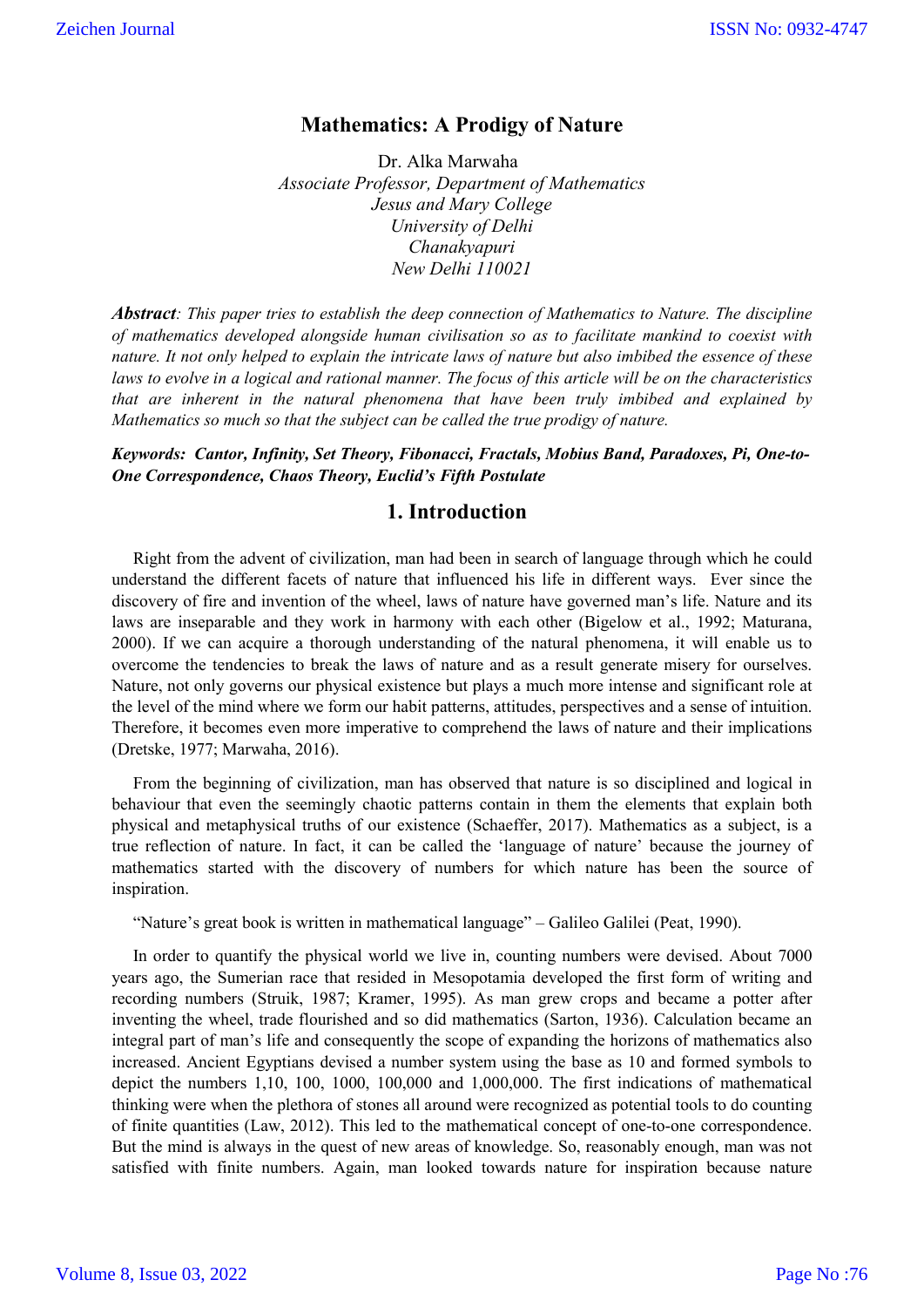conceals the seed of infinity in finiteness. A single seed of grain has the potential to generate an endless amount of grain. Scientists, in the quest for the ultimate truth of matter discovered that it could be broken into many small sub-atomic particles. But the search had been for the smallest indivisible particle that forms the basic building block of matter. The attempts made by several scientists finally resulted in the conclusion that such a particle is nothing solid or concrete but a manifestation of energy. This was the discovery of science regarding the ultimate reality of matters. When this transition from boundedness to unboundedness, from countable to uncountable, from measurable to immeasurable is happening in nature, then could it be that mathematics would not imbibe this quality and transcend finiteness to discover infinity (Marwaha, 2016).

 Just as nature is governed by its own laws, mathematics also has its structure resting firmly on the foundation of principles and axioms (Dossey, 1992). Interestingly, as nature is endowed with laws like those of gravity, the basic axioms of Mathematics are also inherently present in it. The best example to illustrate this fact is that of numbers. It was only needed to denote a single object by number 1 and the rest of the numbers inevitably followed. It is also true that to list all the counting numbers is an impossible task. Therefore, the axiom was laid down "Given any counting number, however large, there exists a counting number greater than it". This is a principle which has to be accepted without proof. Its veracity is irrefutable like the law of gravity which is the basic functioning principle of nature (Schoenfield, 1967; Marwaha, 2016).

 The rigor of nature cannot be challenged and likewise the precision of mathematics is unquestionable. Nature conforms to truth because it develops according to its own laws which are irreversible. Moreover, these laws cannot be conceived. Those who have the curiosity of knowing the truth can perceive them and try to comprehend them. In this aspect, Mathematics is also greatly similar to nature. Mathematics cannot be claimed by anyone to have been invented. It was discovered in the natural course of evolution as mankind felt an urgent need to provide a language for the silent grandeur of nature. The claim of mathematics to have existed as a rationalistic expression of the behavioural pattern of nature will be amply illustrated in the rest of the article (Hunt, 2006; Marwaha, 2016).

### **2. One-to-One Correspondence: The Birth of Numbers**

 Once again, let us go back to the era when civilization was still in its cradle and man had just begun to lead a settled community life, growing crops or rearing cattle. He had no notion of measuring quantities whether discrete or non-discrete, either through numbers or through any other units of measurement. But his need was imminent and unavoidable (Sarton, 1936; Gullberg, 1997).

 Imagine a shepherd or a farmer who sends his cattle to the open fields for grazing and collects them again in the evening. He wants to be sure that he has not lost any cattle during the day but he has no means of counting them as numbers were not known at that time. So what does he do? He devises an ingenious method for keeping track of the number of cattle. Every morning as he brings out a cow from the barn, he keeps a pebble (or a stone) for that cow. Again, for the next one, he puts another pebble. Thus putting one pebble for each cow, he has a pile containing as many pebbles as the cows. In the evening, when the cows return home, before sending them into the barn, for each cow, he would remove exactly one pebble. If any pebbles are remaining, that would mean those many cows got lost. And if there were extra cows with no pebbles against them, that would mean that some other farmer's cow had strayed into his herd (Marwaha, 2016).

 It is evident that the mathematical idea inherent in this simple yet elegant method adopted by the shepherds was one-to-one correspondence. Soon it was observed that to apply the idea of one-to-one correspondence, the nature of elements was immaterial. The cows could be replaced by oranges, apples, chairs etc. as long as the collection of these objects was of the same size. These collections of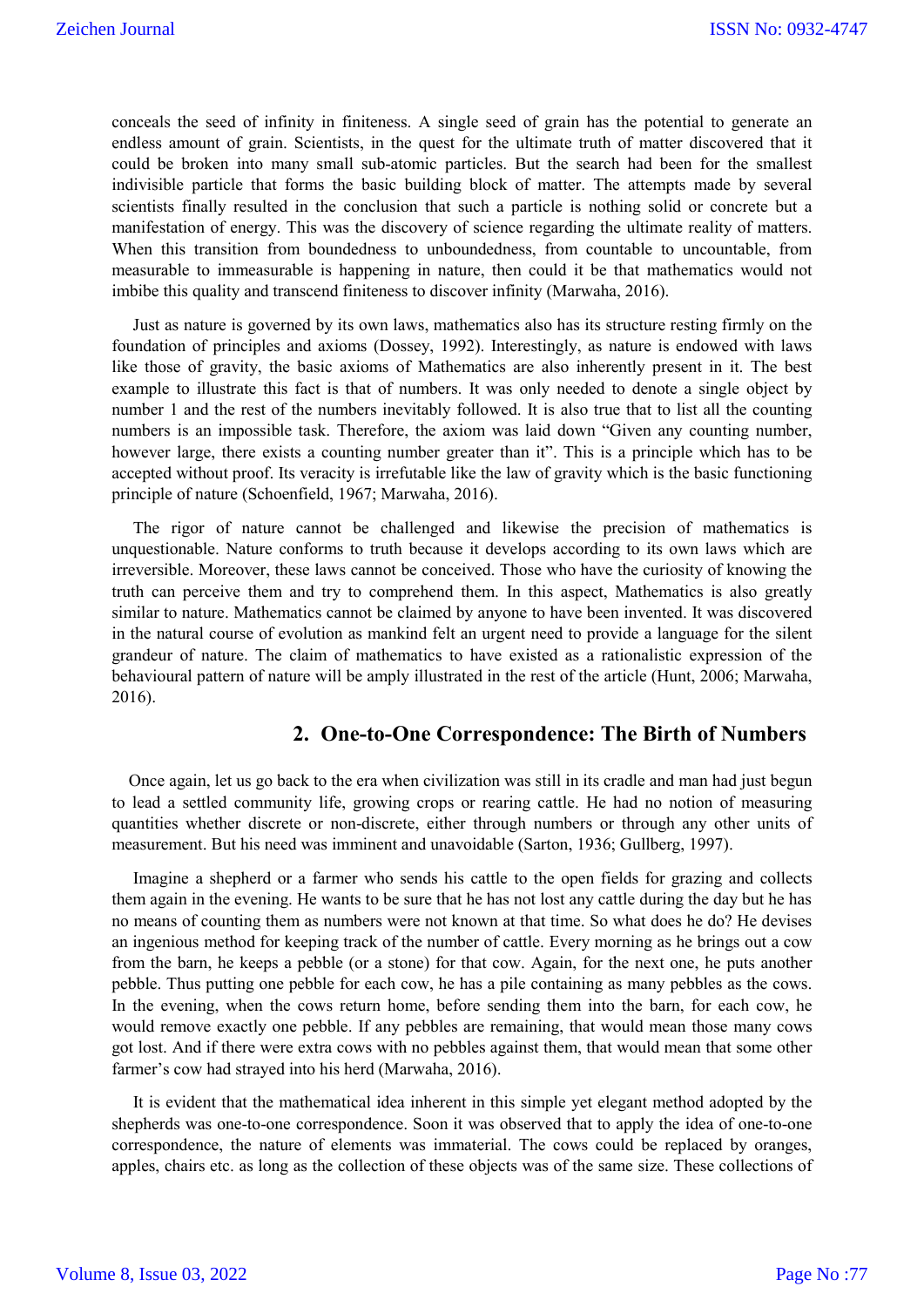objects came to be denoted as 'sets'. The pressing need to count or measure led to the idea of assigning a symbol to every set having a fixed size and that is how the birth of numbers took place. A set containing one object was denoted by a particular symbol; the set of two objects by another symbol and so on. These symbols were different in different civilizations. The natural numbers denoted by the numbers 1, 2, 3... are a result of this line of thought, which are just symbols to denote a set containing those many objects. Thus, a natural number *n* stands for a set containing *n* elements. Also observe the beautiful way in which these numbers have been defined. Starting from the number 1, the successive number 2 is obtained by adding exactly 1 and similarly 2 plus 1 gives 3 and so on. This means that a natural *n* number can be written as

 $n = 1 + 1 + 1 + \ldots + 1$ ,

where 1 is added *n* number of times. This clearly represents adding the numbers in the most natural manner. For instance, 2 added to 3 means,

 $2+3 = (1 + 1) + (1 + 1 + 1) = 1 + 1 + 1 + 1 + 1$ = addition of 1 five times, and so must be equal to 5.

Next we see how nature shows the path from finiteness to infiniteness.

### **3. Transcending Finiteness**

Every natural number  $n$  is a finite quantity in itself because it symbolizes a collection of  $n$  number of objects. The next natural number can be obtained by adding the number 1 to  $n$  and is denoted by  $n + 1$ . Moreover, it is greater than the preceding natural number *n* as it symbolizes a set containing one element more that the set containing  $n$  objects. This process shows that given any natural number  $n$ , there will always exist a natural number greater than it. The evidence that nature could have been the source of inspiration for this simple way of counting is the stumps of trees. If we look at the cross section of the trunk of a tree, we will find circles. Each year, a new circle is formed on the stump of a tree and the total number of circles indicate the age of the tree. Nature likes to add one circle to indicate the growth of the tree in years (Marwaha, 2016).

 Let us see how mathematics transcends the gross finite reality to discover truth in the subtle infinite depths. We begin with number 1 and observe that it can be broken down into as many pieces as we like. For example: -

$$
1 = \frac{1}{2} + \frac{1}{2}
$$
  
\n
$$
1 = \frac{1}{4} + \frac{1}{4} + \frac{1}{4} + \frac{1}{4}
$$
  
\n
$$
1 = \frac{1}{8} + \frac{1}{8} + \frac{1}{8} + \frac{1}{8} + \frac{1}{8} + \frac{1}{8} + \frac{1}{8} + \frac{1}{8}
$$
 and so on.

 This is only one illustration. There can be many ways in which the number 1 can be expressed as a sum of a finite number of fractions. Clearly, this can go on indefinitely but at each stage, the partition is into smaller but finitely many parts, that is, parts that can be counted. The claim of mathematics to be close to nature would have been false if it did not know how to transcend the barriers of finiteness. Thus, mathematics discovered infinity and it was found that finite numbers could be broken into infinitely many pieces. The number 1 can be expressed as the infinite sums.

$$
1 = \frac{1}{2} + \frac{1}{2^2} + \frac{1}{2^3} + \frac{1}{2^4} + \cdots
$$

$$
1 = \frac{1}{3} + \frac{1}{3^2} + \frac{1}{3^3} + \frac{1}{3^4} + \cdots
$$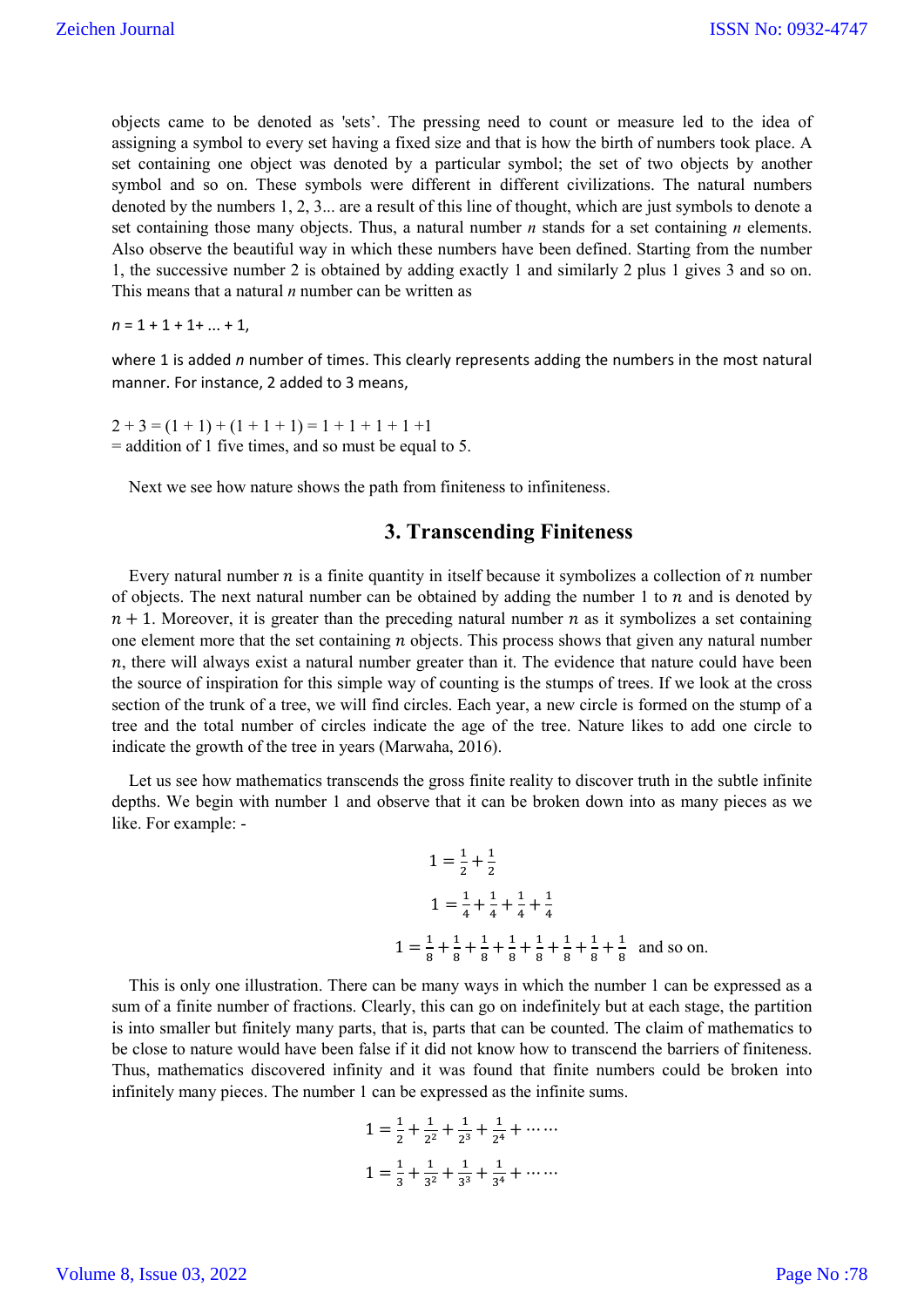$$
1 = \frac{1}{4} + \frac{1}{4^2} + \frac{1}{4^3} + \frac{1}{4^4} + \cdots
$$
 and so on.

 This also demonstrates that any counting number can be written as an infinite sum of smaller finite numbers. Although the barriers of finiteness had been broken, but the infinity discovered was countable infinity i.e., the infinity of natural numbers or commonly known as counting numbers. In the first set of equations given above, one can see the beginning and the end of the finite sum but in the second set of equations, there is no end to the infinite sums. Infinite sums lend a sense of continuity, which matches well with the analogous phenomena present in the natural way of things (Marwaha, 2016).

 Many philosophers, mathematicians and scientists have battled with the question of finiteness and infiniteness of the universe and each has come to his own derivations based on his perspective of the problem. Archimedes (287-212 BC) of Syracuse also tackled this intriguing problem to count the number of sand grains in the universe. Using some simple properties of geometry and making fine assumptions regarding the size of the earth, sun and moon, Archimedes arrived at the same conclusion that the sand particles contained in the entire universe are indeed countable and finite. Archimedes' reason for solving this problem was twofold – one, to satisfy the natural curiosity of his King Gelon about the size of the universe but the other was more pedantic. By undergoing this exercise, Archimedes wanted to develop a number system through which very large numbers could be represented.

 Archimedes' argument to prove his assertion was that if the grains of sand are infinite, then the universe must be infinite and so every part of the universe must be filled with sand. Since this is not the case, sand particles are finite in number. This brings us to the question, "Is the world that we live in, finite or infinite?"

 Before we begin to contemplate on this subject, the definition of the word 'finite' must be made clear. In layman's language, the word 'finite' means 'something that is measurable in terms of size or countable in terms of quantity'. In a more philosophical mode, it would mean that which is easily comprehensible by the mind.

 Although it seems quite improbable to call the ever growing and ever expanding universe around us finite, but we human beings have already endeavoured to capture the essence of vastness and make it more viable and workable for ourselves. Infinity may have appeared to be elusive but this has not deterred us from attempting to attain it or at least to define it in more feasible ways. But then, how does one ever begin the process of assimilation? Mathematics seems to have found its own solution to this seemingly insurmountable problem and in doing so, it is again following the path shown by nature.

 Consider the example of the number of leaves growing on, say, a banyan tree. If someone undertakes the formidable task of counting these without setting any deadlines, would he be able to do so? A very persistent person might claim to be able to do it but probably by the time he has finished counting, the spring season would be bringing out a fresh set of leaves. Let us grant that the person has made it his lifetime errand to count the leaves on a given tree during the life history of that tree. His aim is to prove that the process of counting would eventually come to an end with the death of the tree and so the answer arrives at is a finite one. Can the same conclusion be reached if all the leaves growing on the various plants and trees in the entire planet earth have to be counted? The idea of finiteness here takes a severe beating. What was workable for a single tree (that too a purely hypothetical situation, just to illustrate a point) is certainly not possible in the latter case, not because of the lack of resources but due to the undeniable fact that in the universe, the process of destruction and birth is taking place incessantly.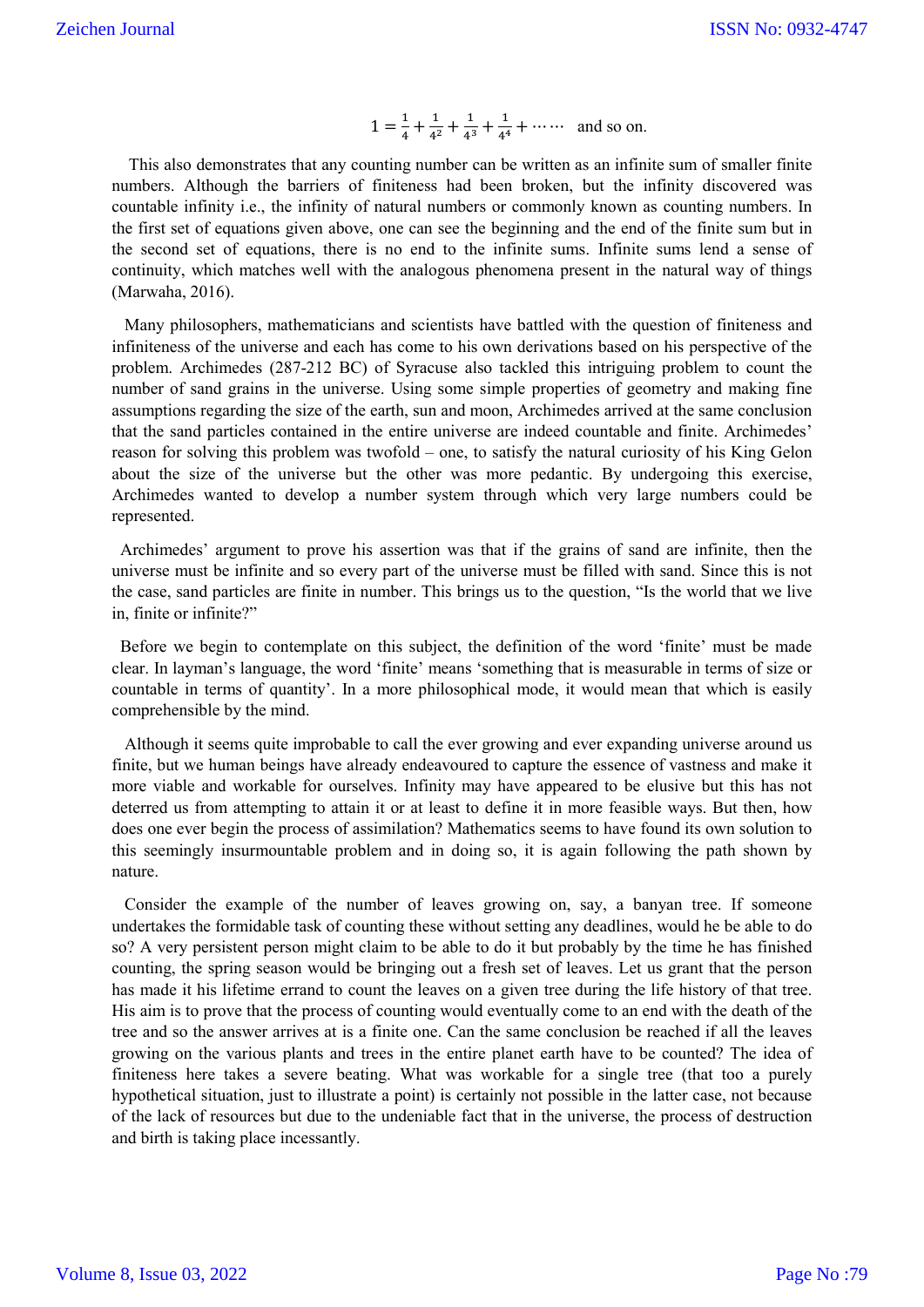Although this scenario may be called finite, man needed to change his perspective so that he could gauge to some extent the magnitude of the situation. Therefore, instead of looking at leaves as separate entities, he preferred to shift his focus to the tree as a collection of leaves. The task of counting the trees is far less daunting, than counting the number of leaves. Further, in order to make our planet earth look even more quantifiable, the idea of considering collections of objects rather than individual objects themselves was put into use. To this end, the corpse of bushes or grooves of trees or better still, jungles and forests were brought into use. The collection of all aquatic animals living in seas and oceans came to be called marine life. The sum total of all the raindrops was given the terminology of clouds. Mountains became the huge structures that are formed of stones and pebbles and may be countable if the size is pre-determined. It seems that although the world around us is not finite in its true form, but in order to make it more comprehensible and measurable, man has devised ways of categorizing it into discrete quantities, which give it the appearance of being finite.

 It was the mathematician Georg Cantor (1845-1918) who in the early 1900's, laid the foundation of Set Theory and gave systematic definitions of countable and uncountable sets and in the process, discovered the hierarchy of infinities each larger than the preceding one (Mancosu, 2009; Dauben, 1990). This could be considered as some fantastic machinations of a super-imaginative mind. In fact, there was a lot of resistance to his theories by many of the renowned contemporary mathematicians such as Leopold Kronecker (1823-1891), Henri Poincare (1854-1912), Hermann Weyl (1885-1955), to name a few. Although Cantor's theories may belie intuition, but nature is replete with examples of countable and uncountable infinities. Let us understand the similarities between these and some mathematical examples.

 Cantor gave the definition that any set of numbers that could be put in one-to-one correspondence with set of natural numbers  $(N)$  is countably infinite. With this definition, the sets of integers  $(\mathbb{Z})$  and rationals (ℚ) are countable infinite sets, although they are apparently much larger than ℕ. This incongruity occurs when finiteness is broken into infinitely many parts. With this definition of countable infinity, one can easily see that all the trees, leaves and flowers are countably infinite, of course, taking into account that birth and death is a continuous process and is happening without any gap of time. The process of counting will be endless, but one can certainly begin the daunting task of counting these, starting from one corner of the earth and moving systematically around it, or else, different people can perform this task adopting their own areas. At each area, the number will be countably infinite. But then, infinity added countably many times will still result into countable infinity i.e.,

or more generally,

$$
\infty+\infty+\cdots+\infty=\infty;
$$

 $\infty + \infty + \cdots = \infty$ 

 $\infty + \infty = \infty$ 

in fact,

 This takes care of things that can at least begin to be counted but if one wishes to count the number of raindrops in a water cloud or waves in an ocean or even stars in the galaxy? The problem is where to start and how do you ensure that in getting to the next raindrop or next star, you are not leaving out a few raindrops or a few stars in between. Similarly, it is not feasible to cut the waters in the ocean into countably many waves. These and many more are examples of another type of infinity present in nature which is not countable. There is a discreteness in countable elements. In other words, there are gaps between two successive elements in a countable set but there is continuity in an uncountable set i.e., there cannot be gaps in between any two elements. Since mathematics has been closely following nature in its travails, it had to produce a perfect example of this type of infinity in the form of real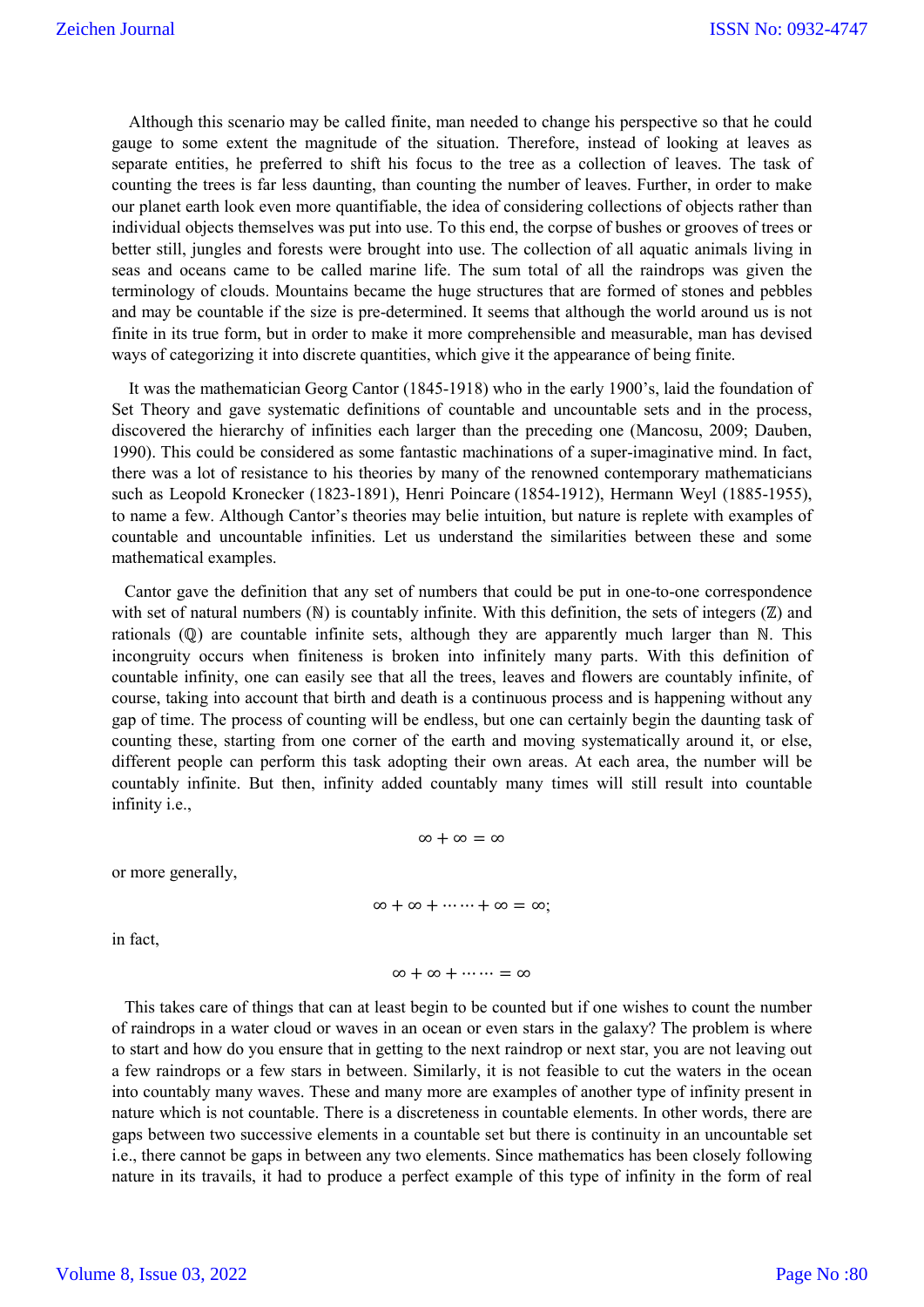numbers (ℝ). There is no gap to be found between two real numbers. In fact, choosing a particular real number, it is not possible to list the next real number (Marwaha, 2016). With the discovery of real numbers, mathematics had completely transcended finiteness and it entered the domain of uncountable infinity where it encountered even more thrilling mysteries (Snow, 2003).

 The life forms present in the entire universe can be regarded as examples of infinite quantities that are not countable. The 'Panspermia Hypothesis' supports this illusion (Kawaguchi, 2019). The Greek philosopher Anaxagoras (500 - 428 BC) propounded the theory of Panspermia (a Greek word, meaning 'seeds everywhere') which in modern times has taken the shape of a concept that believes in the seeds of life being scattered all over the universe and which can be propagated through space from one location to another. In the words of Anaxagoras:

 'All things have existed from the beginning. But originally, they existed in infinitesimally small fragments of themselves, endless in number and inextricably combined. All things existed in this mass, but in a confused and indistinguishable form. There were the seeds (spermata) or miniatures of wheat and flesh and gold in the primitive mixtures, but these parts, like nature with their wholes, had to be eliminated from the complex mass before they could receive a definite name and character' (Marwaha, 2016).

### **3.1 Measuring The Infinite: Nature Inspires Set Theory**

 A set came to be known as a well-defined collection of objects; the expression 'well-defined' meaning a distinct property to be satisfied by the given collection of elements. Under this terminology, the tree may be regarded as a set of leaves, the properties of leaves defining the character of a tree, for example, a mango tree, a rose plant etc. The advantage of having the concept of a set is that a set can contain infinitely many elements as its members but the set itself can be regarded as a single entity. In mathematical terminology, a set is a collection of elements which satisfy some property  $\mathcal{P}$ .

In symbols, we denote a set as

$$
S = \{x : P \text{ is satisfied by each } x\}
$$

With the help of this set-theoretic notation, collections which are impossible to list because of their infinite magnitude could easily be represented only by specifying the property satisfied by their elements. This is precisely what the mathematical genius Georg Cantor achieved after introducing the notion of sets.

If a set is finite and its elements can be listed, then its size is also a finite number. Cantor called the number of elements of a set as its cardinal number. Thus, a set having  $n$  objects had its cardinal number to be the natural number n. This way, all natural numbers  $1,2,3,\dots, n, \dots$  represented finite cardinal numbers. But what about the set N of natural numbers itself? Could it have a size? Since it was regarded as a set, it definitely looked like it had some size. So, Cantor accorded the size  $\mathcal{N}_0$  (aleph-naught) to the countable infinity of natural numbers. He also decreed that sets which can be put in one-to-one correspondence with the set of natural numbers have cardinality  $\mathcal{N}_0$ . He went on to prove that this is true of integers and rational numbers and this amazing revelation had the sets of integers and rationals and even primes having the size  $\mathcal{N}_0$ .

 $\mathcal{N}_0$  was the first infinite cardinal number. The next infinite cardinal number that mathematicians have discovered is ' $c$ ', the measurement of the size of real numbers. ' $c$ ' is also called the cardinality of the continuum, which is a nomenclature for the real number line.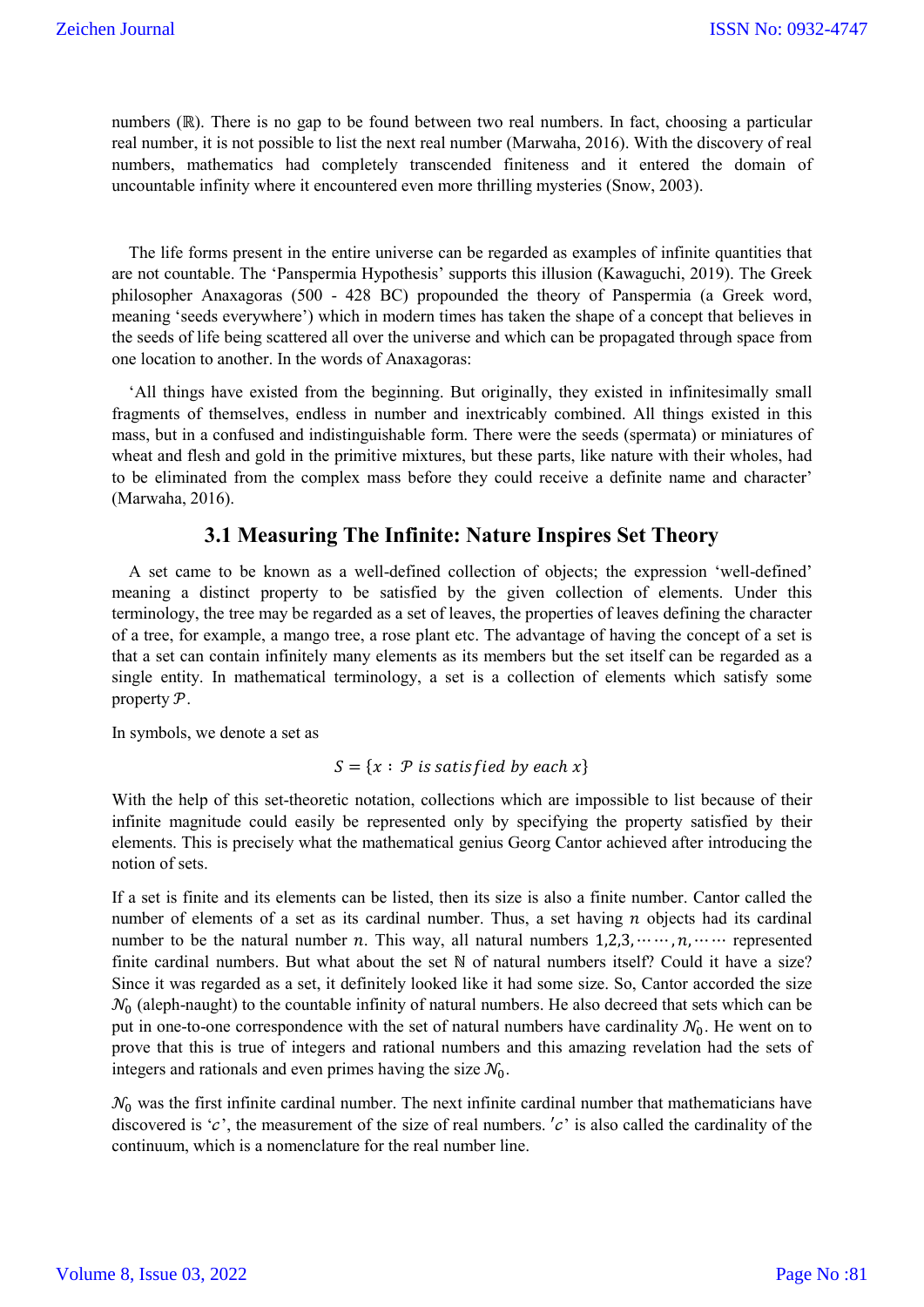Essentially what Cantor discovered was that not all infinite sets have the same size. There is a neverending hierarchy of infinities, each larger than the preceding one. This was only the tip of the iceberg. The ramifications of Cantor's discoveries were wide-ranging, which led to intense and meaningful development of mathematics. On a more philosophical note, it also gave the message not to get overwhelmed by massive quantities or structures. By changing one's perspective of viewing them, it is possible to make them compliant and useful (Marwaha, 2016).

## **4. Nature Goes Mathematical**

We have seen so far how nature inspired man to develop numbers and from there the journey of mathematics started. But what is amazing is to see these numbers being reflected in so many different aspects of nature (Goldsmith, 2012).

### **4.1 Fibonacci Numbers**

Fibonacci numbers are attributed to the mathematician Leonardo of Pisa (1175-1240). They are also called the numbers of nature. Not only do they have special mathematical properties but are found in nature also (Goldsmith, 2012).The Fibonacci sequence of numbers is

 $1,1,2,3,5,8,13, 21,34,55,89,144, \cdots$ 

Note that each term of the sequence except the first two is the sum of its two predecessors.

Phyllotaxis is known as the study of geometry and structure of leaves, branches, flowers or seeds in plants. Studies have revealed that the plant kingdom has a curious preference for certain numbers and for certain spiral geometries and that these numbers and geometries are closely related (Vorobiev, 2002).

The number of petals in many flowers are Fibonacci numbers. For example, lilies and irises have 3 petals; parnassia and roses have 5 or 8; most daisies have 34, 55 or 89, marigolds have 13, sunflowers often have 55, 89 or 144 and chicory has 21 (Stewart, 2010).

We define another sequence formed of ratios of two successive numbers in the Fibonacci sequence.

$$
\frac{1}{1}, \frac{1}{2}, \frac{2}{3}, \frac{3}{5}, \frac{5}{8}, \frac{8}{13}, \frac{13}{21}, \frac{21}{34}, \frac{34}{55}, \frac{55}{89}, \frac{89}{144}, \dots
$$
 (A)

It is easily seen that the ratios gradually come closer and closer to the value 1.61803 (called the Golden Ratio or the Golden Number) and is denoted by Phi  $(\varphi)$  (Stewart, 2010).

$$
\left(\frac{5}{3} = 1.6666; \frac{8}{5} = 1.6; \frac{13}{8} = 1.625; \frac{21}{13} = 1.615384; \frac{34}{21} = 1.61904
$$
 and so on

Golden Ratio has been a subject of interest and interest for mathematicians of all ages starting from Pythagoras (580-500 BC) and Euclid (323-283 BC) in ancient Greece to Leonardo da Vinci (1452- 1519) of Italy (Posamentier et al., 2011).

Here, we are not talking of employing mathematics to understand the natural phenomena but how certain aspects of nature behave mathematically. So, it is not incredible that mathematics became the language of nature. In fact, there is numerous evidence available that nature had been speaking this language much before man had learnt it. Nature propelled man to become aware of its presence in every activity taking place in natural surroundings and finding beautiful hidden patterns of geometry and numbers (Marwaha, 2016).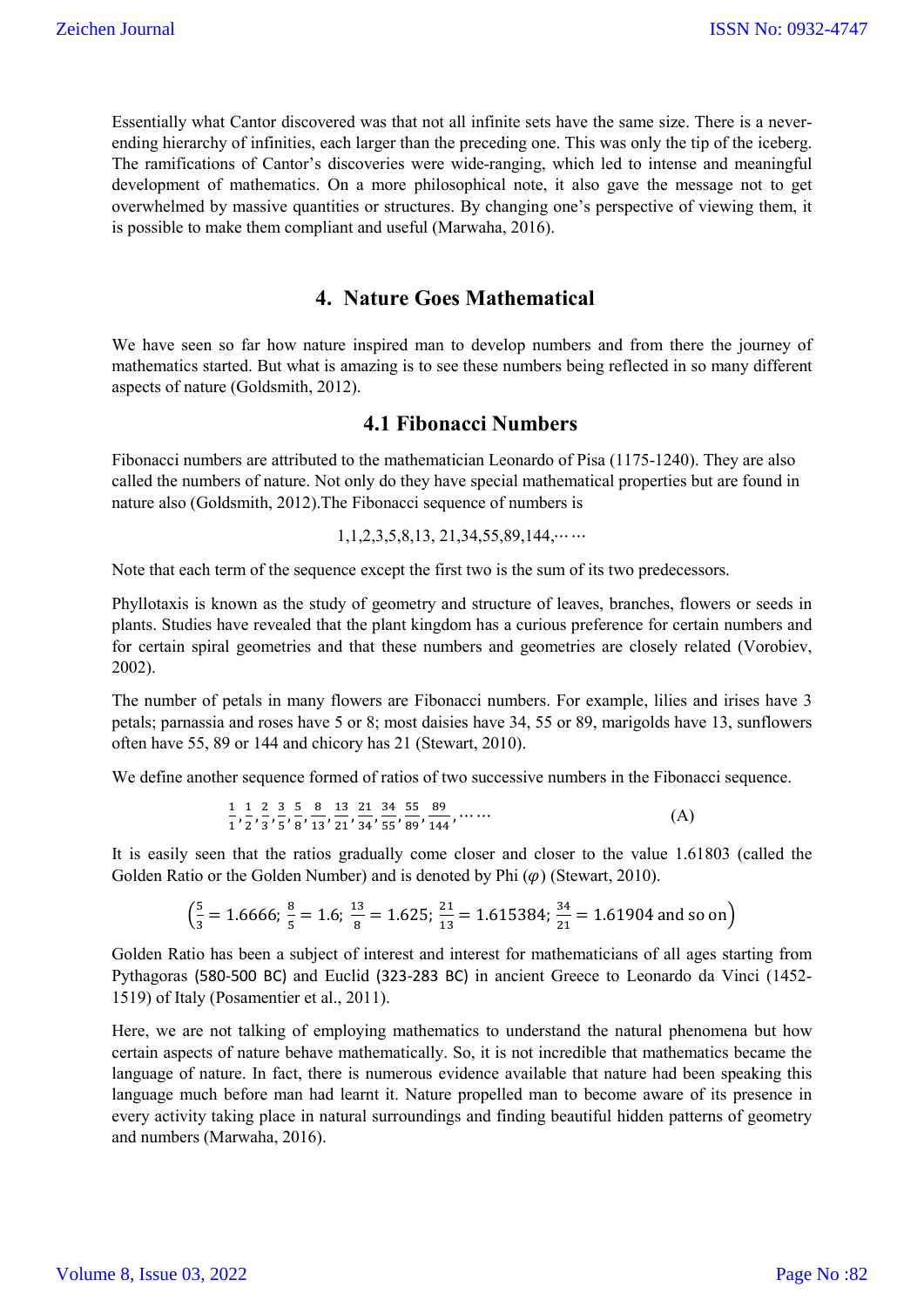The Fibonacci fractions describe the growth of plants. When new leaves grow from the stem of a plant, they do not grow haphazardly, rather they form spirals while rotating in fractions of Fibonacci numbers. The turning of leaves takes place in a way that the new leaves do not block sunlight for the older ones and also that the rain water slides down to the roots easily. The same phenomenon exists between the petals of a sunflower. The number of spirals to the left is equal to the numbers of petals on the right and are generally adjacent numbers in the Fibonacci sequence (Grigas, 2013).

 A square with the length of the side as a Fibonacci number is called a Fibonacci square. By adjoining the Fibonacci squares, we can form Fibonacci rectangles, or popularly known as Golden Rectangles. By joining the diagonally opposite vertices of the Fibonacci squares, a spiral is formed which is called the Golden Spiral.

 Fibonacci ratios are believed to define beauty in the aesthetic sense, although nothing has been proved mathematically. The golden ratios and Golden Spirals are found in nature and also in different features of the human face. A face is considered to be symmetrically and classically beautiful if the features of the face are in Golden Ratio. Leonard da Vinci painted Monalisa using the Golden Rectangles and Golden Spiral. Although the Golden Ratio appears in art and architecture, even as far back as the Parthenon in ancient Greece or the Great Pyramid (Stewart, 2010), there are several illustrations of it in nature. Golden Spiral is seen in hurricanes and tornadoes. Even the shape of the egg forms the Golden Spiral. The seeds on the heads of sunflowers and daisies arrange themselves in spiral patterns (Stewart, 2010); the petals of rose flowers and seashells are some more examples of Golden Spiral in nature (Vorobiev, 2002; Grigas, 2013).

## **4.2 The Number Pi**

 No article in mathematics can be considered complete without the mention of the number pi (denoted by symbol  $\pi$ ). If, amongst the family of numbers, we start looking for the most charismatic and intriguing number, the crown will unanimously be put on the head of 'pi'. It is an irrational number whose decimal representation is without an end and without a pattern, in a layman's language. The value of pi to 20 decimal places is

#### $\pi = 3.14159265358979323846 \cdots$

The first calculation of  $\pi$  is attributed to Archimedes but what makes it amazing is that it is linked to nature in a most beautiful and fascinating way.

 Professor Han-Henrik St∅llum, an earth scientist at Cambridge University, wanted to calculate the sinuosity or bendiness of the rivers worldwide, that is, the ratio between the actual length of rivers from source to mouth and their direct length as the crow flies (Singh, 2005). Professor StØlum published in his paper "River meandering as a self-organization process" (St∅llum, 1996) that although the ratio varies from river to river, the sinuosity ranges between 2.7 and 3.5 and the average of all the numbers resulted in pi.

Citing St∅llum's findings, Singh writes (Singh, 2005, pp. 17):

"The number  $\pi$  was originally derived from the geometry of circles and yet it reappears over and over again in a variety of scientific circumstances. In the case of the river ratio, the appearance of  $\pi$  is the result of a battle between order and chaos. Einstein was the first to suggest that rivers have a tendency towards an ever more loopy path because the slightest curve will lead to faster currents on the outer side, which will in turn result in more erosion and a sharper bend. The sharper the bend, the faster the currents on the outer edge, the more the erosion, the more the river will twist and so on. However, there is a natural process which will curtail the chaos; increasing loopiness will result in rivers doubling back on themselves and effectively short-circuiting. The river will become straighter and the loop will be left to one side forming a lake. The balance between the two opposing factors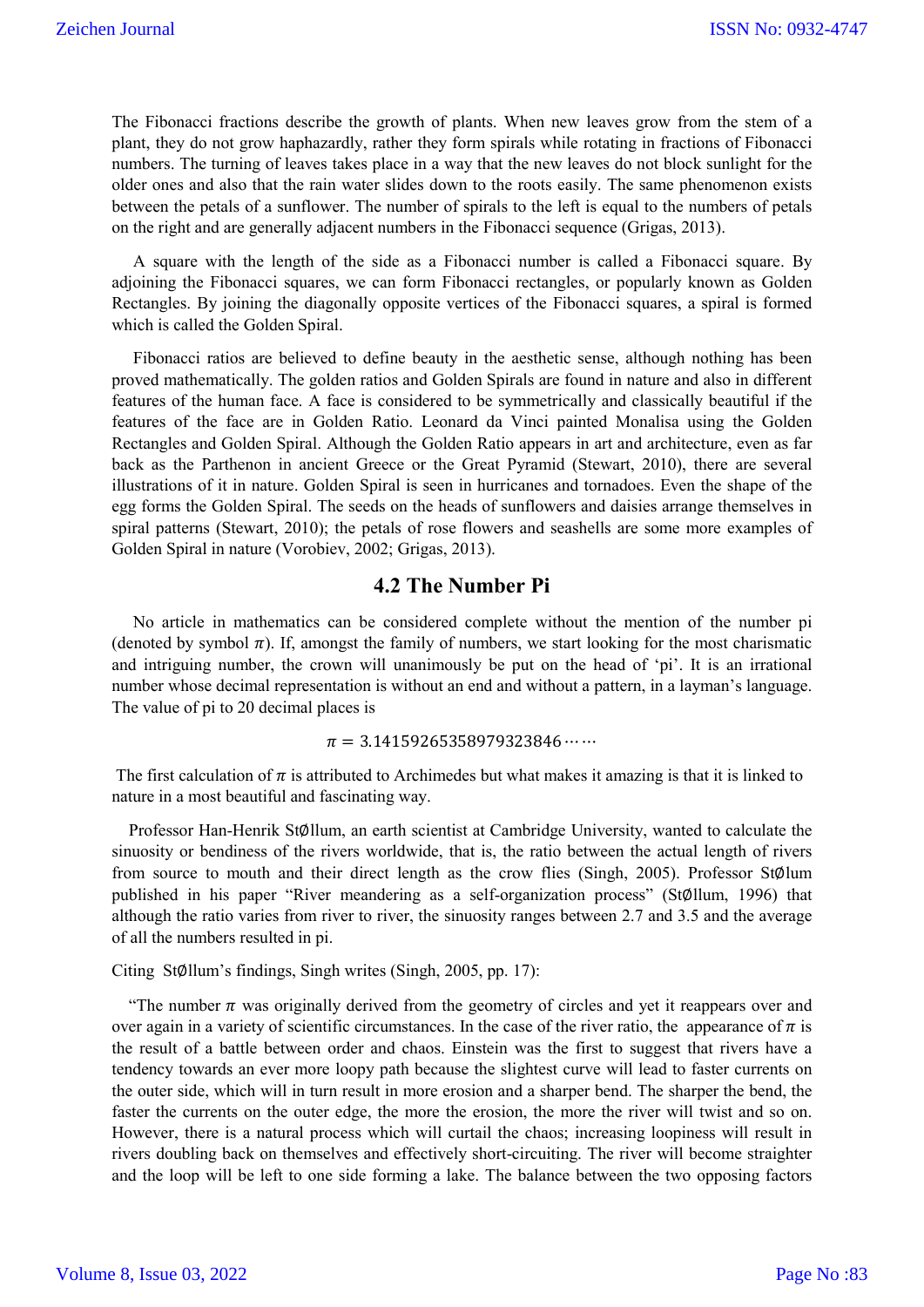leads to an average ratio of  $\pi$  between the actual length and the direct distance between source and mouth. The ratio of  $\pi$  is most commonly found for rivers flowing across very gently sloping plains, such as those found in Brazil or the Siberian tundra."

### **5. Nature, Geometry And Topology**

 Mathematics owes its existence to nature and its innate characteristic is to derive inspiration from natural elements. Since nature functions methodically and logically according to its laws, the evolution of Mathematics to become the language of nature has been logical and rational. It perceives reality and aims to comprehend it in a very organised and consistent manner. For example, prior to understanding a 3-dimensional figure, say, a rectangular box, first a series of logical definitions will have to be made. The box is made up of six plane surfaces joined in a certain manner. Unless the plane surface is properly defined, it is not possible to comprehend the structure of the box. Next, the plane is composed of lines, which are made up of points. The mathematical point cannot be broken down further and so the development of the field of geometry begins with the definition of a point, line, plane and so on.

 This could not be a figment of one's imagination. Now a circle, for example, is a perfect figure where every point on it is equidistant from the centre. There are circular shapes present in nature. The contour of the sun had been a perfect model for a circle till the time it was discovered to be a spherical ball of gases and fire. But the man has also seen the moon change its contour every night, although the continuity in the change is not visible. The different phases of the moon have set the imagination rolling defining the arcs and sectors of a circle.

 At the formative stage, it was nature that inspired the human brain to think of geometrical shapes and other aspects related to them like their areas, circumference, perimeter etc. At an advanced stage of the subject's development, this and many other examples could have paved the path for the journey from geometry to topology.

 Topology is a discipline which allows geometrical figures to be continuously stretched, twisted or bent without cutting or tearing them. This can be compared to a surface which is made from a flexible dough (to be regarded as a thin sheet and not a solid lump) that can be deformed and twisted to another shape but cannot be broken or torn into two pieces. For this reason, topology is often referred to as 'rubber-sheet' geometry. In the nineteenth century, mathematicians proved that any two-sided surface without a boundary is topologically equivalent to a sphere, a torus (doughnut), a torus with two holes, a torus with three holes, and so on (Stewart, 2010). Although the subject of topology is only a century or so old, nature had been giving indications of it since the very beginning. The clouds assume all sorts of shapes and sizes with the change being noticeably gradual and not abrupt. Another example is that of the Mobius band which has connections with the behavioural pattern of mind (Marwaha, 2016).

### **5.1 Mind, Nature And The Mobius Band**

 The Mobius band or Mobius strip is a topological surface with only one side. The credit of discovering it goes to the German mathematician August Ferdinand Mobius (1790 – 1868) in the  $19<sup>th</sup>$ century. It is obtained by giving a half twist to a rectangular strip and joining its two ends. Unlike the rectangular paper, where a bug placed on one side of it will have to go over the edge to get to the other side, if the same bug were to crawl along the length of this strip, it would return to its starting point having traversed the entire length of the strip without crossing the boundary. Thus the Mobius band has only one side and the edge of a Mobius strip is topologically equivalent to a circle (Stewart, 2010).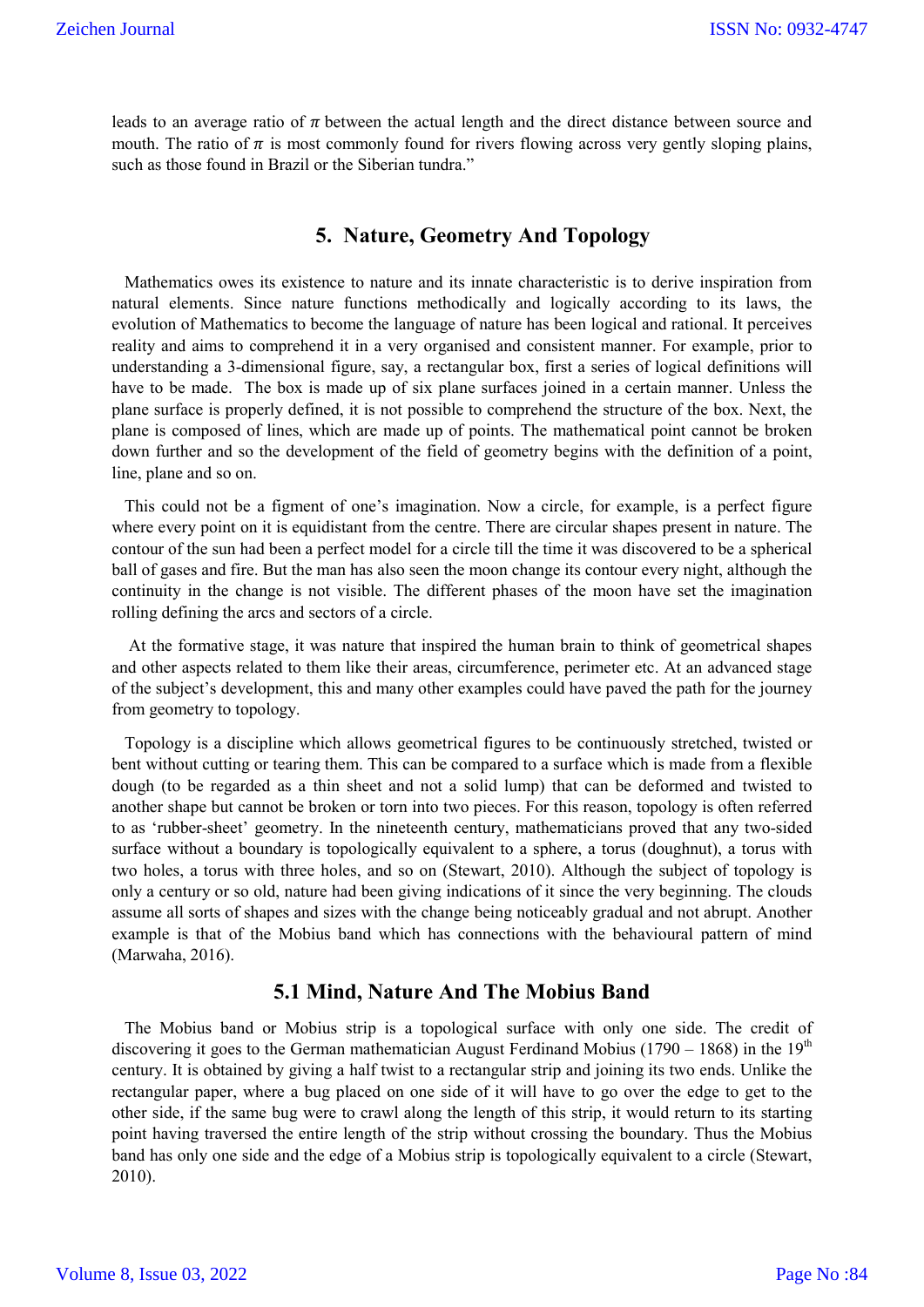The transition from geometry to topology bears a testimony to the fact that mathematics is indeed a true spokesperson of nature. Simple examples of 2-sided surfaces in nature are leaves. They provide a natural resting abode for bugs and other small creatures. Dew or raindrops settle on the cringes of the leaves to quench the thirst of these hapless insects. A leaf or a twig can get naturally twisted and become a one-sided surface to the utter delight of a bug that can easily slide all along the leaf without having to change its orientation.

The topology behind creating a mobius strip converts a 2-dimensional surface into a 3-dimensional entity (Mobius band). Mind which is a repository of both negative and positive thoughts can be regarded as a Mobius band-like entity. The innate characteristic of the mind is to be constantly in a state of contemplation and it transmits effortlessly from positive to negative thinking and vice-versa. As long as there is a twist in the thought process, the mind will remain enmeshed in this habit pattern of vacillating between wholesome and unwholesome emotions. Moreover, it can lose its ability (orientation) to disseminate between the right and the wrong. In order to have a balanced mind, it is imperative for it to possess razor-edged discriminatory ability to help it to overcome its vicissitude.

### **5.2 Chaos Theory and Fractals**

 In the eighteenth century AD, the genius of Newton gave the laws that described and determined the behaviour of natural and cosmic elements. Newton's laws were quite simplistic for they predicted the future of nature based on the conditions prevalent in the present day and time. But this is not the complete truth about nature. Its behaviour is stochastic and can never be fully determined. No single formula can encompass the vastness of the universe. The molten lava erupting from volcanoes and earthquakes gives us a fair estimate of what lies at the core of the earth but the changes occurring there from moment to moment cannot be gauged. one tiny change that appears to be slight at initial stages can trigger off a mammoth reaction beyond anyone's imagination. This is an instance of disorderliness or chaos present in the natural systems that is exceedingly difficult to fathom (Stewart, 2010; Marwaha, 2016).

 The proponent of Chaos Theory was the mathematician and meteorologist Edward Lorenz (1917 – 2008). In his calculations of the weather on the computer with an inbuilt system of processing information, he found that an insignificant change in the initial numbers, which was not even an error, fed in the computer produced entirely different results. This came to be known as the 'butterfly effect', signifying that a slight change perpetuated by the flap of a butterfly's wings can bring about a totally random and chaotic effect in the atmosphere (Stewart, 2010). It was observed that if these occurrences happen often enough, they also come in the predictable zone. But again, this is not the final answer. Then, is there a way out of this conundrum? The mathematicians working on the Chaos Theory strive to find simple equations that will give solutions with not too many aberrations, despite the change in the initial conditions. This has also led to the study of fractals propounded by mathematicians Benoit Mandelbrot (1924 - 2010) and Helge Von Koch (1870 -1924).

 Fractal Geometry is one of the mathematical fields whose origins can be found in a natural phenomenon known as The Coastline Paradox. In the year 1950, the English mathematician Lewis Fry Richardson (1881-1953) wanted to measure the length of the border shared between the countries of Portugal and Spain. When he looked up the official length, he noted that the two countries reported two different values for their shared border length and what was surprising was that these values differed by more than 200 kilometres. How could two measurements for one and the same object be completely different? This was the starting point of a new mathematical entity known as 'fractals'. Fractals are geometrical entities which generate self-similar patterns that are fractions but occur in a regular manner (Marwaha, 2016).

In 1967, Benoit Mandelbrot, a French mathematician explained that it was impossible to obtain an exact measurement of the coastline because of its irregular rugged terrain with rocks jutting out to the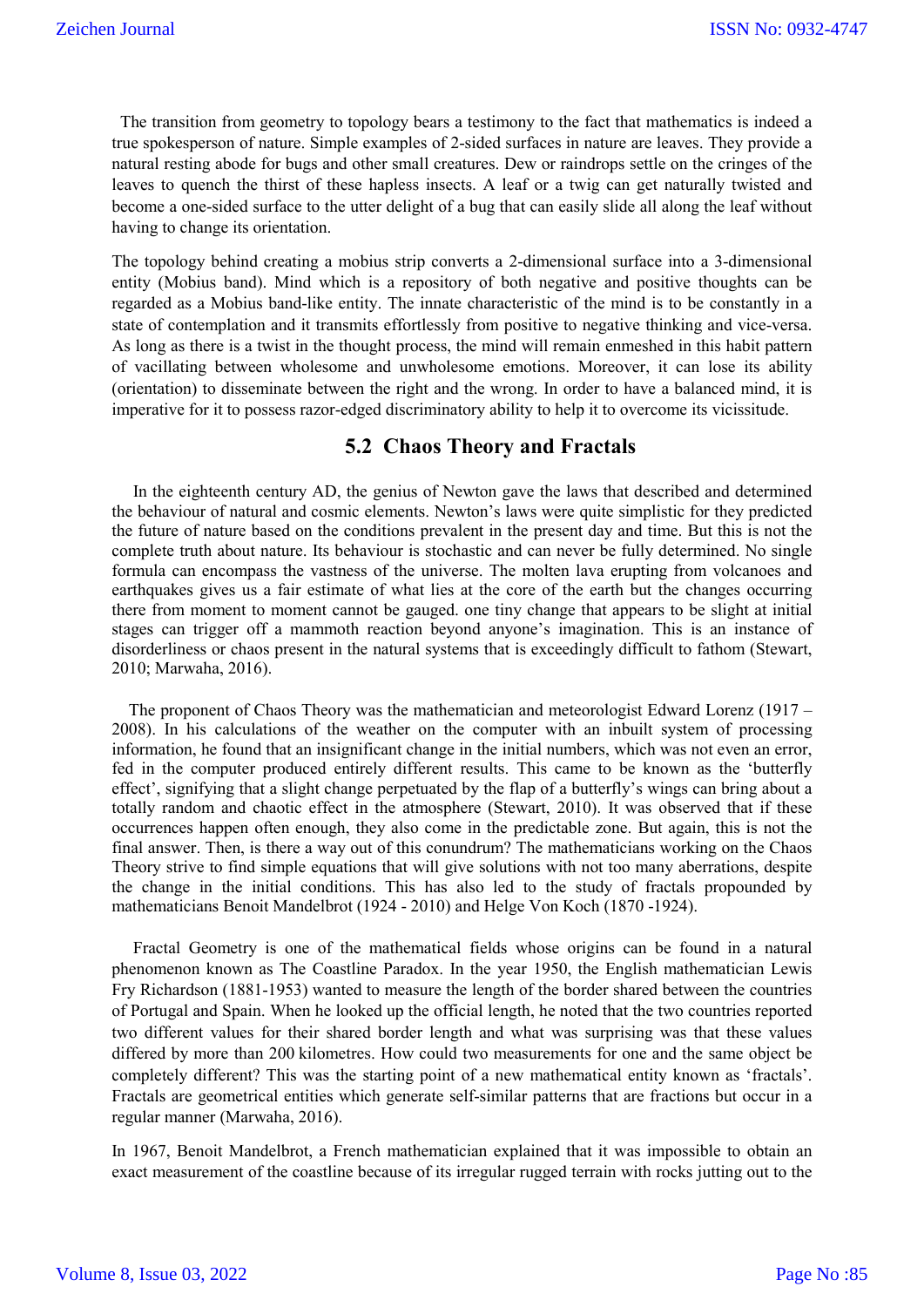sea. Satellite pictures will gauge a shorter length as the coastline will appear to be very smooth from that distance. A person walking along the coastline will take into account all the juttings and indentations and therefore the length will be considerably larger for him. On the other hand, an insect traversing the shoreline would give a very high estimate because it cannot ignore even the tiny pebbles or grains of sand. Likewise, for a microbiologist who would want to measure it at the atomic or molecular level, the length will be off the charts. Thus different scales of measurement will yield different lengths (Marwaha, 2016).

Mandelbrot invented a new field of mathematics, 'fractal geometry', that studies the fractal dimension of such irregular curves and surfaces whose lengths cannot be measured. He discovered new geometrical structures suitable for describing these irregular sets of points, curves and surfaces from the natural world. He coined the word "fractals" for these entities. There are several examples of fractals in the human body, formation of clouds, trees, mountain surfaces etc (Stewart, 2010). As applications of fractals in nature, scientists are now able to forecast natural disasters such as hurricanes, floods, earthquakes and volcanic eruptions using fractals (Devlin, 1988).

## **6. Paradoxes**

Paradoxes are an intrinsic part of nature. In our day-to-day life, we come across so many inconsistent, puzzling and absurd instances of behaviour of nature. Water, the most basic ingredient for existence of life, is distributed in a very erratic manner. While desert areas cry out for water, the tsunamis and hurricanes deluge and destroy life. But still oases exist in deserts and fish thrive in excessive water. Mountains have originated from the seabeds and water bodies like lakes and rivers exist on the mountains. Dinosaurs with developed organ systems could not survive through the Ice Ages whereas tiny creatures like cockroaches with a simple body plan have lived through all the hazardous environmental changes and perhaps is the only species which will outlive all life forms including human beings in the event of an apocalypse. Nature is bursting with many more such paradoxical instances. But have these examples thwarted the evolution process in any way? In fact, an incisive look into all this leads to a better understanding of how nature wants us to adapt and evolve (Marwaha, 2016).

The same phenomenon is applicable to mathematics. The journey of mathematics has been rife with paradoxes. It all started during the ancient Greek civilisation in the fifth century BC with Zeno of Elea, a Greek philosopher who lived around 460 BC, propounding many paradoxes. This was the time when mathematics was still in a very formative stage of development. Mathematical infinity had not been discovered and calculations were restricted to adding only finite quantities and that too only finitely many times. This led to many paradoxes. Since we are exploring the mathematics-nature connection, we shall only focus on those paradoxes that can be explained through examples occurring in nature. We illustrate two of Zeno's paradoxes which are familiar and relatable to real life situations and do not involve any complex mathematics (Huggett, 2018).

Zeno explained that although in the fable of the race between the hare and the tortoise, the tortoise won the race as the hare chose to sleep on the way but mathematically, it can be proved that even if the hare had not dozed off, there was no way he could have overtaken the tortoise. The reason for this was simply that a quantity that can be broken into an infinite sum of positive numbers cannot be finite; in this case, the quantity being time (or distance). This is a paradox as it seems quite improbable that a fast paced hare can be defeated by a snail paced tortoise in a race.

Suppose the tortoise is given a head start by the hare (because of his cockiness) and  $t_1$  is the initial time taken by the hare to catch up with him but within this time, the tortoise would have moved ahead. Again, let  $t_2$  be the time taken by the hare to cover this much distance during which the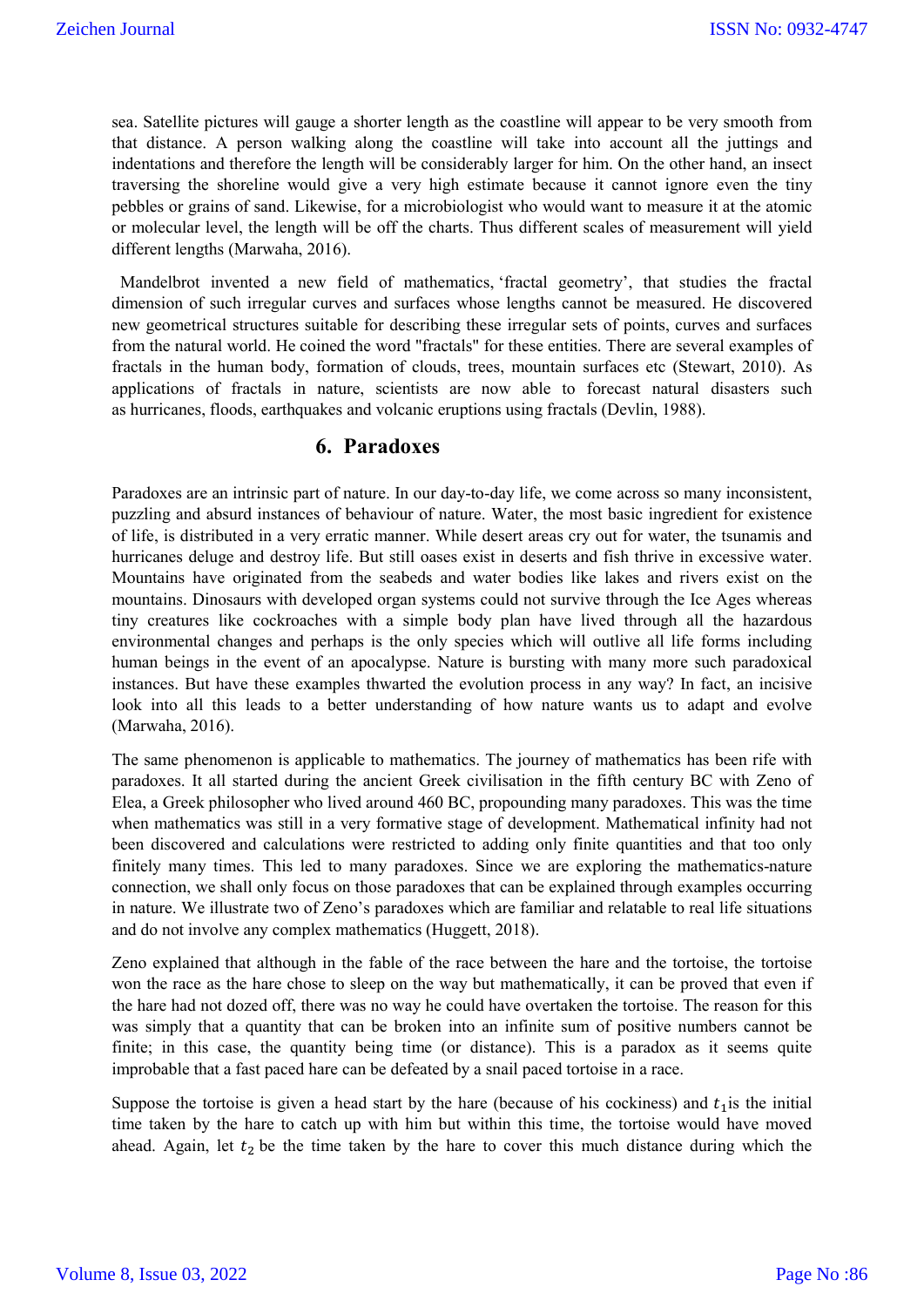tortoise has crawled further. According to Zeno, no matter how fast the hare is, he will never be able to catch up with the tortoise because the time taken by him will form an infinite series

$$
t_1+\ t_2+\ t_3+\cdots
$$

which should have an infinite sum.

For the same reason, a man trying to reach to the other end of a room will never be able to do so because the total length of the room say,  $l$ , can be broken into an infinite sum of finite lengths. This is obtained by observing that the man will first traverse half of the length of the room  $(\frac{l}{2})$ , then half of the remaining length  $(\frac{l}{2^2})$  followed by half of the remaining length  $(\frac{l}{2^3})$  and so on. At this rate, there will always be some distance of the room which will remain untraversed and the total length covered will be the infinite series

$$
\frac{l}{2} + \frac{l}{2^2} + \frac{l}{2^3} + \dots = l\left(\frac{1}{2} + \frac{1}{2^2} + \frac{1}{2^3} + \dots\right)
$$

Zeno's period was the time in history when limits and limiting processes of infinite sums of infinitesimal quantities had not been discovered and properly defined. In all practicality, the sum of infinitely many numbers should be infinite only. With the invention of infinitesimal Calculus, by two contemporary giants, viz., Isaac Newton (1642-1727) and Gottfried Wilhelm Leibniz (1646-1716), Zeno's paradoxes were solved (Bell, 2013). It was understood and mathematically explained that in the limiting process, quantities that are becoming smaller and smaller, add up to a finite sum. Since it was proved that

$$
\frac{1}{2} + \frac{1}{2^2} + \frac{1}{2^3} + \dots = 1,
$$

the total distance covered by the man trying to cross a room of length  $l$  is  $l$  and therefore it is possible for the man to cross the room from one end to the other. Similarly, as the time gap between Achilles and the tortoise is reducing indefinitely (mathematically speaking,  $t_n \to 0$ ), Achilles will eventually take over the tortoise and win the race.

### **7. Conclusion**

The journey of mathematics continued its roller coaster side with ups and downs, high and lows but always emerging a winner with nature constantly by its side as a guide and a true friend. The more man sought the proximity of nature, the more he discovered beautiful hidden patterns that led to the discovery of geometry, topology (rubber-sheet geometry), projective geometry and more recently the fuzzy structure of fractals which are surfaces having fractional dimensions (Devlin, 1988). It would be only proper to mention here that evolution of mathematics in even the more advanced areas as computers had historic origins. Ancient Egyptians knew that all numbers can be expressed as a power of two and modern computer programmers also know and use the same idea.

This article will not be complete without the mention of the Greek mathematician Pythagoras (580 – 500 BC) who coined the word 'philosopher'. It was Pythagoras's love for mathematics that fostered his belief in the philosophy of life. As and when he discovered the amazing beauty of numbers, he was compelled to reflect upon the spiritual aspect of nature. Pythagoras believed that all the secrets of the universe could be explained through numbers. For him, the numbers held the key to the mysteries of nature. He founded a school of mathematicians (The Pythagorean Brotherhood) who revelled and exulted in discovering amazing properties of numbers. Each new discovery strengthened their belief that the numbers were a concrete realisation of the abstract phenomena of nature and its elements. One of such discoveries was the relation between the music and numbers. He observed that for a stringed instrument to generate harmonious notes, the strings must be fixed at points which bear a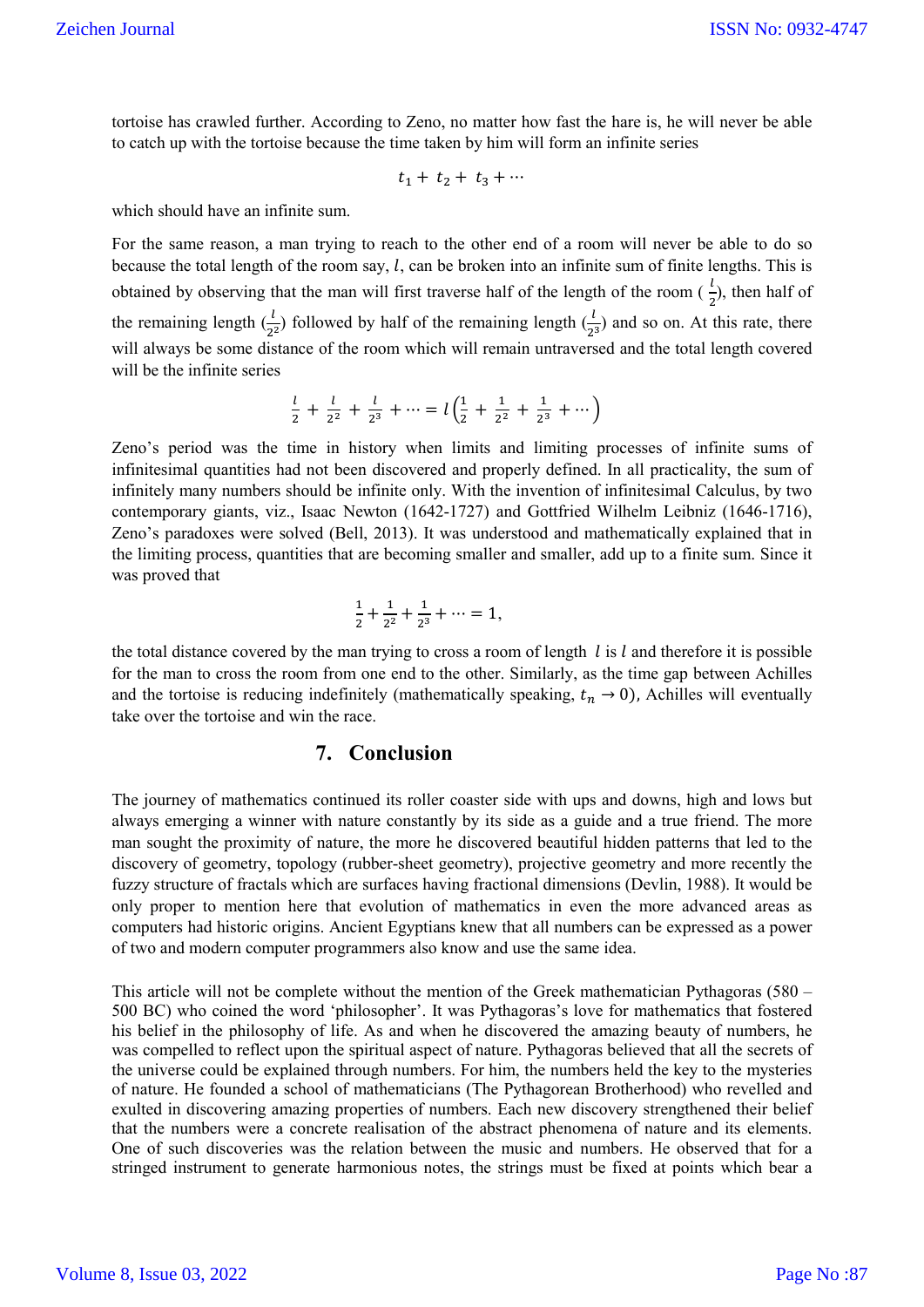simple ratio to the length of the string, i.e. the points should have a ratio of exactly one-third, onefourth, one- fifth, etc. otherwise, the notes produced will be disharmonious. He attributed the following characteristics to the numbers one to ten: Number 1: The number of reason; Number 2: The number of diversity; Number 3: The number of harmony; Number 4: The number of retribution; Number 5: The number of marriage; Number 6: The number of creation; Number 10: The number of the universe (Marwaha, 2016).

 I would like to conclude with the following observation. Apart from the commonalities between mathematics and nature, there is a deep connection of these two with the mental faculties of humans. Mind, mathematics and nature are intertwined and tend to influence one another in both abstract and tangible manner.

 Learning mathematics is like learning a technique through which the phenomena that govern the tangible and the non-tangible world can be understood. It is perhaps the only bridge linking reality to abstraction. Mathematics teaches to be self-reliant and broad-minded. It is a training to think logically and methodically and arrive at the right conclusion. The basis for any discovery lies at the power of intuitive thinking and deduction based on observations. But once intuition has paved the way for certain conclusions to follow, the validity of these conclusions must be established. The strength of mathematics lies in validating what it believes in with proof. 'To prove is to believe' defines the character of mathematics. Common intuition led to the discovery of numbers (Law, 2012).

It was only a sense of strong intuition that led the Greek mathematician Euclid  $(325 - 265 \text{ BC})$  of Alexandria, known as the "father of geometry' to postulate (Euclid's Fifth Postulate) that 'through any point not on a given line, one and only one line can be drawn parallel to the given line' (Ravindran, 2007). For a sceptic, who cannot accept anything without a sound logical explanation, it is very difficult to digest this parallel postulate as an unalterable truth (Smarandache, 2000). Many mathematicians tried to find a proof for it but failed. It was independent of all other postulates, which in simple words mean that it is possible to construct a self-consistent system of geometrical statements by deductions from a set of axioms in which the parallel postulate is replaced by a contrary postulate. This was eventually done and it ultimately led to the formation of a system called non-Euclidean geometry. But it did not make the Euclidean geometry vulnerable or faulty in any way. Projective geometry or elliptic geometry came to be known as Riemannian geometry as the idea was propounded by the mathematician Riemann (1826-1866). The essence of the idea is that a line is parallel to another line as long as it can be seen, but how does one verify the parallelism between two lines until infinity. One can only be certain of the unboundedness of the lines but cannot confirm that they will not meet at infinity. So, where Euclid's Parallel Postulate was based on the faith that what appears to be true in front of eyes will remain true away from sight, Riemann and other mathematicians believed that two lines may intersect at infinity. This brought about a revolution in the way of thinking of scientists and the non-Euclidean geometry led to many important discoveries, the Theory of Relativity by Einstein (1879-1955) being one of them. To sum it up, nature does not want us to be bound to any belief; it wants us to experiment in different ways and it is fine as long as every new path leads to non-contradictory truthful conclusions (Marwaha, 2016, pp. 184-185).

### **REFERENCES**

*J. Bigelow, B. Ellis and C. Lierse, "The World as One of a Kind: Natural Necessity and Laws of Nature", The British Journal for the Philosophy of Science, vol. 43, no. 3, pp. 371-388, (1992).* 

*J. L. Bell, "Continuity and Infinitesimals", Stanford Encyclopedia of Philosophy, substantive revision 2013, (2005).* 

*J. W. Carroll, "Laws of Nature", Cambridge University Press, (1994).*

*J. W. Dauben, "Georg Cantor: His Mathematics and Philosophy of the Infinite", Princeton University Press, (1990).* 

K. Devlin, "Mathematics: The New Golden Age", Penguin Books, London, (1988).